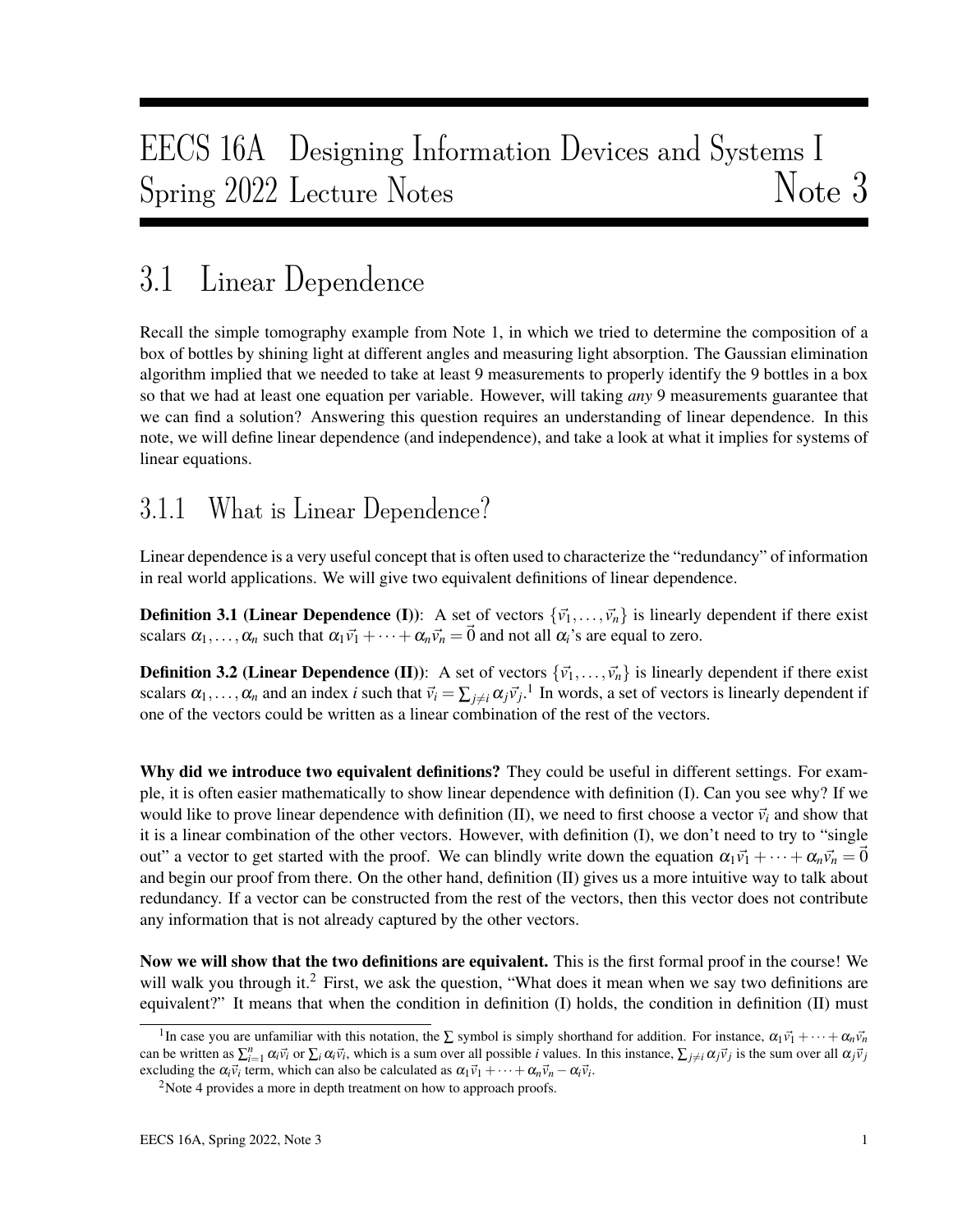hold as well. And when the condition in definition (II) holds, the condition in definition (I) must also hold. So there are two directions that we have to show:

(i) To see how definition (II) implies definition (I), we start from the condition in definition  $(II)$  — suppose there exist scalars  $\alpha_1, \ldots, \alpha_n$  and an index *i* such that  $\vec{v}_i = \sum_{j \neq i} \alpha_j \vec{v}_j$ . We want to somehow transform this equation into the form that appears in definition (I). How can we achieve that? We can move  $\vec{v}_i$  to the right:

$$
\vec{0} = -1 \times \vec{v}_i + \sum_{j \neq i} \alpha_j \vec{v}_j.
$$
 (1)

Now setting  $\alpha_i = -1$ , we have

$$
\vec{0} = \alpha_i \times \vec{v}_i + \sum_{j \neq i} \alpha_j \vec{v}_j = \sum_j \alpha_j \vec{v}_j.
$$
 (2)

Since  $\alpha_i = -1$ , at least one of the  $\alpha_j$  terms is not zero, and the condition in definition (I) is satisfied.

(ii) Now let's show the reverse — that definition (I) implies definition (II). Suppose the condition in definition (I) is true. Then there exist scalars  $\alpha_1, \ldots, \alpha_n$  such that  $\alpha_1 \vec{v_1} + \cdots + \alpha_n \vec{v_n} = 0$  and not all  $\alpha_i$ 's are equal to zero. Since at least one of the  $\alpha_i$ 's is nonzero, let's assume that  $\alpha_1$  is nonzero since we can always reorder terms in the summation because addition is commutative. Now how do we get the equation into the form identical to that in definition (II)? Observe that if we move  $\alpha_1 \vec{v_1}$  to the opposite side of equation and divide both sides by  $\alpha_1$ , we have

$$
\vec{v}_1 = \sum_{j \neq 1} \left( \frac{\alpha_j}{\alpha_1} \right) \vec{v}_j. \tag{3}
$$

We see that this is identical to the second definition. (In our proof, we made the assumption that  $\alpha_1 \neq 0$ . However, notice that we could as well have supposed that  $\alpha_2 \neq 0$ ,  $\alpha_3 \neq 0$ , or any index *i* so that  $\alpha_i \neq 0$ . The convention is to set the first index, in this case 1, to be nonzero. In mathematical texts, we typically write *"Without loss of generality (W.L.O.G.), we let*  $\alpha_1 \neq 0$ .")

Now that we have introduced the notion of linear dependence, what does it mean to be linearly *independent*?

### 3.1.2 Linear Independence

**Definition 3.3 (Linear Independence):** A set of vectors is linearly independent if it is not linearly dependent. More specifically, from the first definition of linear dependence we can deduce that a set of vectors  $\{\vec{v_1},\ldots,\vec{v_n}\}\$ is linearly independent if  $\alpha_1\vec{v_1} + \cdots + \alpha_n\vec{v_n} = \vec{0}$  implies  $\alpha_1 = \cdots = \alpha_n = 0$ .

Let's see some simple examples of linear dependence and linear independence.

**Example 3.1 (Linear dependence of 2 vectors):** Consider vectors  $\vec{a} = \begin{bmatrix} 2 & 0 \\ 0 & 1 \end{bmatrix}$ 1  $\left| \right|$  and  $\vec{b} = \begin{bmatrix} 4 \\ 2 \end{bmatrix}$ 2 . These vectors are linearly dependent because we can write  $\vec{b}$  as a scaled version of  $\vec{a}$ :

$$
\vec{b} = \begin{bmatrix} 4 \\ 2 \end{bmatrix} = 2 \times \begin{bmatrix} 2 \\ 1 \end{bmatrix} = 2 \times \vec{a}.
$$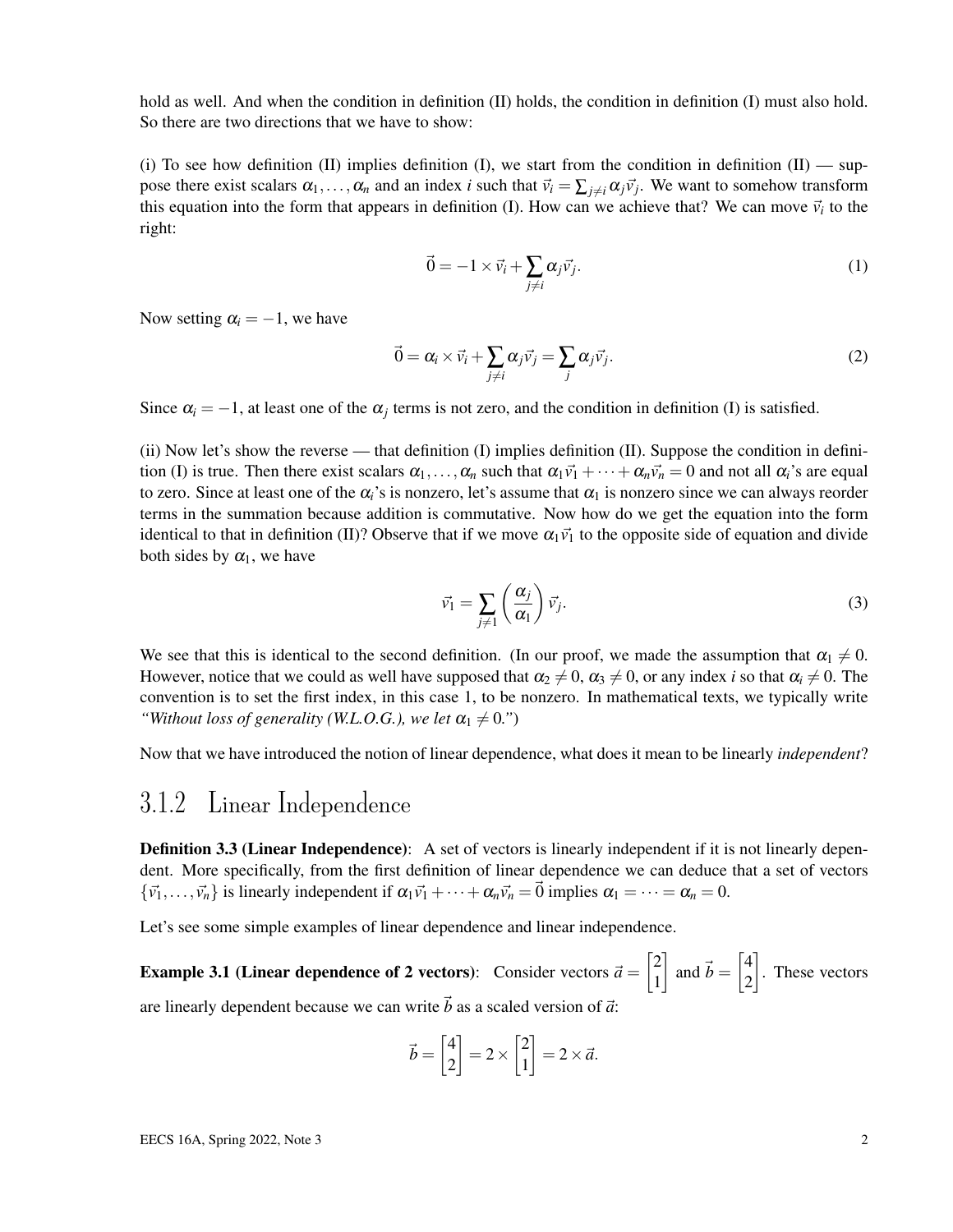**Example 3.2 (Linear independence of 2 vectors):** Consider vectors  $\vec{a} = \begin{bmatrix} 2 & 0 \\ 0 & 1 \end{bmatrix}$ 1  $\left[\right]$  and  $\vec{b} = \begin{bmatrix} 1 \\ 1 \end{bmatrix}$ 5 . We will show that the two vectors are linearly independent. Consider scalars  $\alpha_1, \alpha_2$  such that  $\alpha_1\vec{a}+\alpha_2\vec{b}=\vec{0}$ . We can write this vector equation as a system of linear equations:

$$
\alpha_1 \vec{a} + \alpha_2 \vec{b} = \vec{0}
$$
  
\n
$$
\Rightarrow \alpha_1 \begin{bmatrix} 2 \\ 1 \end{bmatrix} + \alpha_2 \begin{bmatrix} 1 \\ 5 \end{bmatrix} = \begin{bmatrix} 0 \\ 0 \end{bmatrix}
$$
  
\n
$$
\Rightarrow \begin{bmatrix} 2\alpha_1 \\ \alpha_1 \end{bmatrix} + \begin{bmatrix} \alpha_2 \\ 5\alpha_2 \end{bmatrix} = \begin{bmatrix} 0 \\ 0 \end{bmatrix}
$$
  
\n
$$
\Rightarrow \begin{bmatrix} 2\alpha_1 + \alpha_2 \\ \alpha_1 + 5\alpha_2 \end{bmatrix} = \begin{bmatrix} 0 \\ 0 \end{bmatrix}
$$
  
\n
$$
\Rightarrow \begin{cases} 2\alpha_1 + \alpha_2 = 0 \\ \alpha_1 + 5\alpha_2 = 0 \end{cases}
$$

Solving this system of linear equations with Gaussian elimination yields a unique solution,  $\begin{bmatrix} \alpha_1 \\ \alpha_2 \end{bmatrix}$  $\alpha_2$  $\begin{bmatrix} 0 \\ 0 \end{bmatrix}$ 0 . By definition,  $\vec{a}$  and  $\vec{b}$  are linearly independent.

Additional Resources For more on the definition of linear dependence, read *Strang* pages 164- 167 or read *Schuam's* pages 121-124. For additional practice with these ideas, try *Schuam's* Problems 4.17 to 4.22, and 4.89 to 4.96.

### 3.1.3 Linear Dependence and Systems of Linear Equations

Previously, we saw that a system of linear equations can have zero solutions, a unique solution, or infinitely many solutions. Is there a way to tell what kind of solution a system of linear equations has without running Gaussian elimination or explicitly solving for the solution? Yes! Recall that a system of linear equations can be written in matrix-vector form as  $A\vec{x} = \vec{b}$ , where A is a matrix of variable coefficients,  $\vec{x}$  is a vector of variables, and  $\vec{b}$  is a vector of values that these weighted sums must equal. We will show that just looking at the columns or rows of the matrix *A* can help tell us about the solutions to  $A\vec{x} = \vec{b}$ .

#### Theorem 3.1: If the system of linear equations  $A\vec{x} = \vec{b}$  has an infinite number of solutions, then the columns of A are linearly dependent.

Let's see why this is the case: If the system has infinite number of solutions, it must have at least two distinct solutions. Let's call them  $\vec{x_1}$  and  $\vec{x_2}$ . (Note that  $\vec{x_1}$ ,  $\vec{x_2}$  are full vectors, not vector elements.) Then  $\vec{x_1}$ and  $\vec{x_2}$  must satisfy

$$
A\vec{x}_1 = \vec{b} \tag{4}
$$

$$
A\vec{x}_2 = \vec{b}.\tag{5}
$$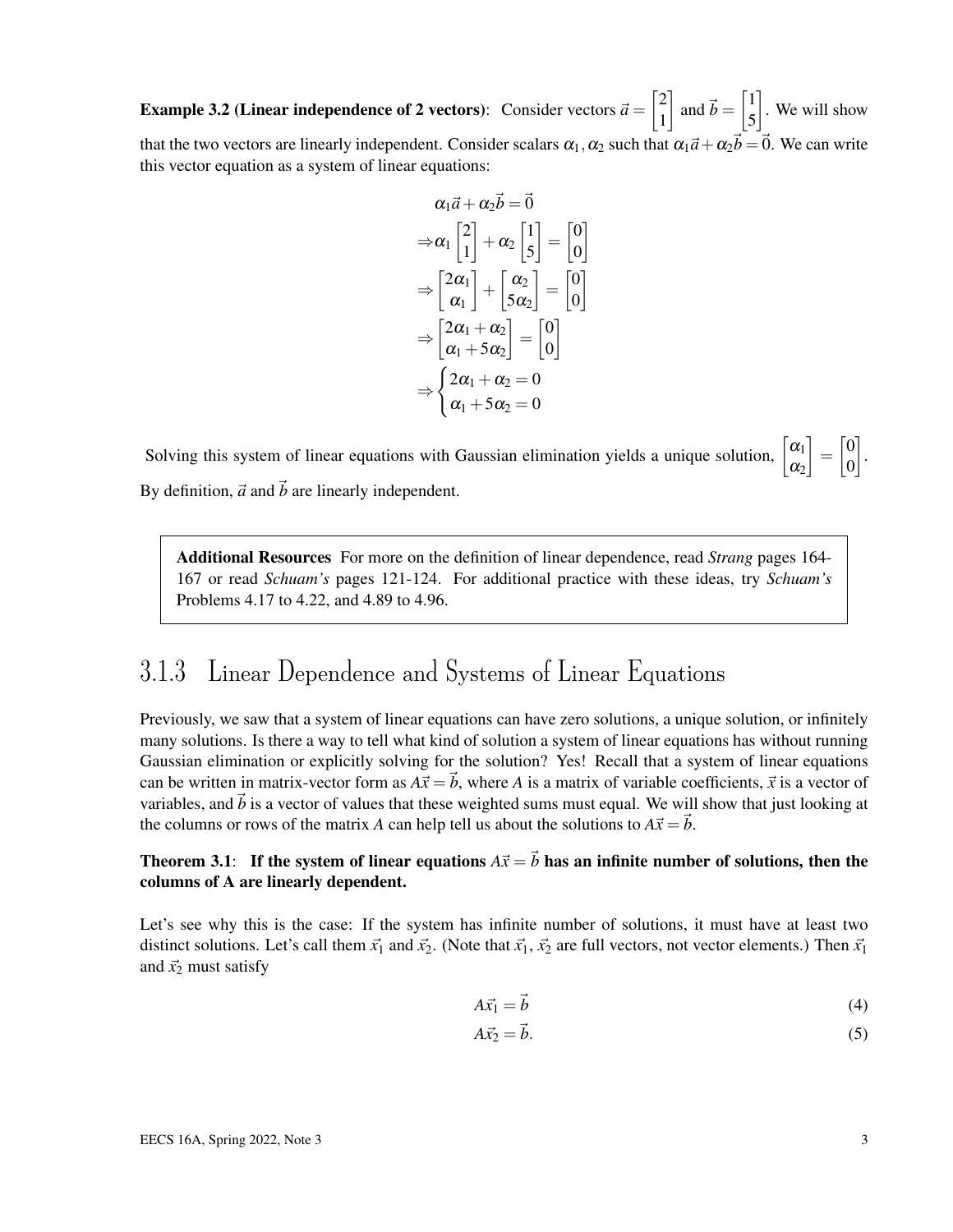Subtracting the first equation from the second equation, we have  $A(\vec{x_2} - \vec{x_1}) = \vec{0}$ . Let  $\vec{\alpha} =$  $\sqrt{ }$  $\vert$  $\alpha_1$ . . . α*n* 1  $= \vec{x_2} - \vec{x_1}.$ 

Because  $\vec{x_1}$  and  $\vec{x_2}$  are distinct, not all  $\alpha_i$ 's are equal to zero. Let the columns of A be  $\vec{a_1}$ ,.  $A\vec{\alpha} = \sum_{i=1}^{n} \alpha_i \vec{a}_i = \vec{0}$ . By definition, the columns of A are linearly dependent.

Note that in this proof, we used the property of matrix multiplication that  $A\vec{\alpha} = \sum_{i=1}^{n} \alpha_i \vec{a}_i$ . We scale each column and add them together. In other words, matrix-vector multiplication is a linear combination of columns. This property is often a useful way to think about matrix multiplication. The following example might help:

$$
\begin{bmatrix} a_1 & b_1 & c_1 \ a_2 & b_2 & c_2 \ a_3 & b_3 & c_3 \end{bmatrix} \begin{bmatrix} \alpha_1 \\ \alpha_2 \end{bmatrix} = \begin{bmatrix} \alpha_1a_1 + \alpha_2b_1 + \alpha_3c_1 \ \alpha_1a_2 + \alpha_2b_2 + \alpha_3c_2 \ \alpha_1a_3 + \alpha_2b_3 + \alpha_3c_3 \end{bmatrix} = \alpha_1 \begin{bmatrix} a_1 \\ a_2 \\ a_3 \end{bmatrix} + \alpha_2 \begin{bmatrix} b_1 \\ b_2 \\ b_3 \end{bmatrix} + \alpha_3 \begin{bmatrix} c_1 \\ c_2 \\ c_3 \end{bmatrix}
$$

#### Theorem 3.2: If the columns of A in the system of linear equations  $A\vec{x} = b$  are linearly dependent, then the system does not have a unique solution.

Let's walk through this proof step by step: we'll start by assuming we have a matrix *A* with linearly dependent columns, and then we will show that this means that the system does not have a unique solution.

Since we are interested in the columns of *A*, let's start by explicitly defining the columns of *A*:

$$
A = \begin{bmatrix} | & | & \cdots & | \\ \vec{a}_1 & \vec{a}_2 & \cdots & \vec{a}_n \\ | & | & | & | \end{bmatrix},
$$

We've defined *A* to have linearly dependent columns, so by the definition of linear dependence, there exist scalars  $\alpha_1, \ldots, \alpha_n$  such that  $\alpha_1 \vec{a}_1 + \ldots + \alpha_n \vec{a}_n = \vec{0}$  where not all of the  $\alpha_i$ 's are zero. We can put these  $\alpha_i$ 's in a vector

$$
\vec{\alpha} = \begin{bmatrix} \alpha_1 \\ \vdots \\ \alpha_n \end{bmatrix}
$$

and by the definition of matrix-vector multiplication, we can compactly write the expression above:

$$
A\vec{\alpha} = \vec{0}
$$

where  $\vec{\alpha} \neq \vec{0}$ .

Recall that we are trying to show that the system of equations  $A\vec{x} = \vec{b}$  does not have a unique solution. We know that systems of equations can have either zero, one, or infinite solutions. If our system of equations has zero solutions, then it cannot have a unique solution, so we don't need to consider this case. Now let's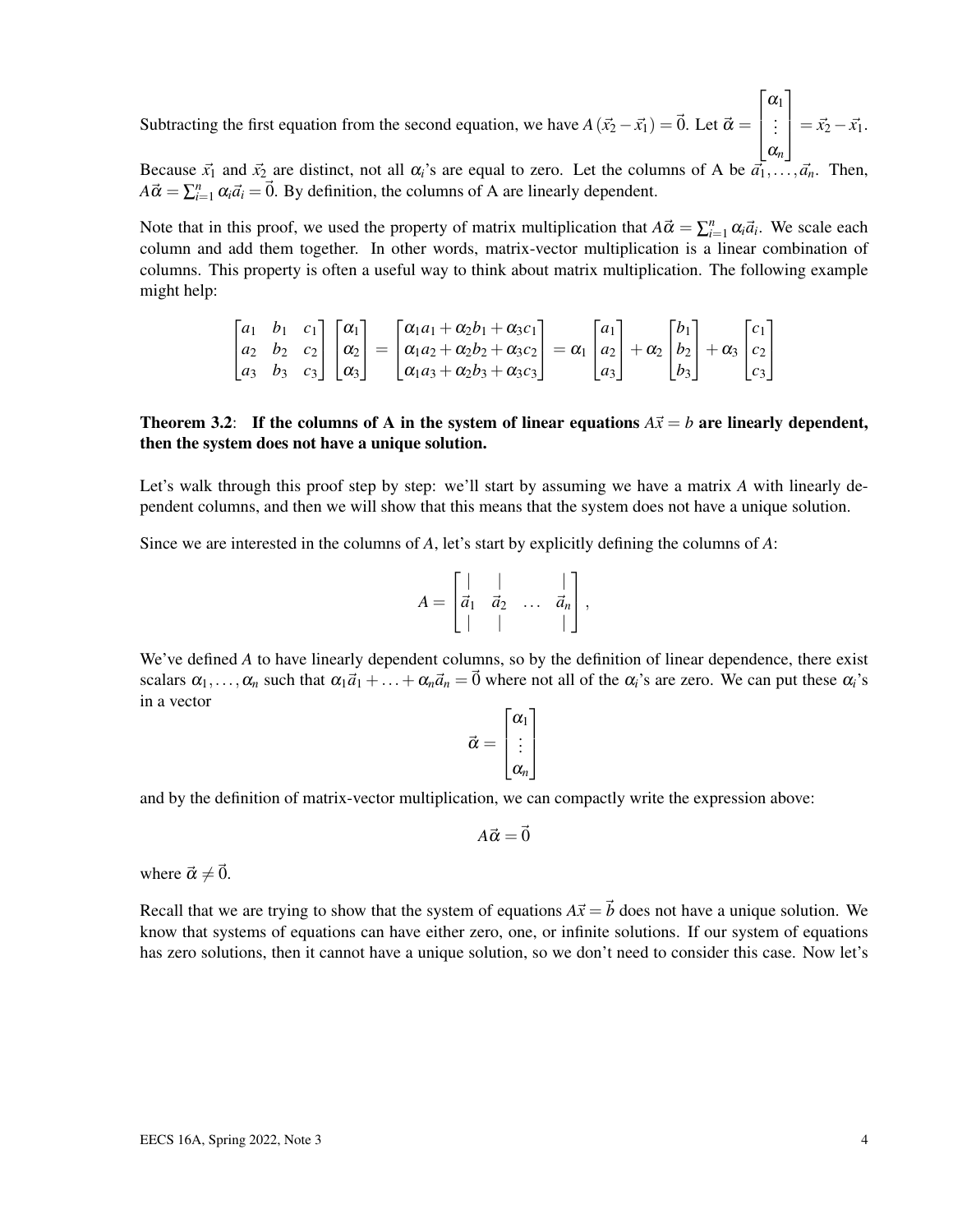consider the case where we have at least one solution,  $\vec{x}$ :

$$
A\vec{x} = \vec{b}
$$

$$
A\vec{x} + \vec{0} = \vec{b}
$$

$$
A\vec{x} + A\vec{\alpha} = \vec{b}
$$

$$
A(\vec{x} + \vec{\alpha}) = b
$$

Therefore,  $\vec{x} + \vec{\alpha}$  is also a solution to the system of equations! Since both  $\vec{x}$  and  $\vec{x} + \vec{\alpha}$  are solutions, and  $\vec{\alpha} \neq \vec{0}$ , the system has more than one solution. We've now proven the theorem.

Note that we can add any multiple of  $\vec{\alpha}$  to  $\vec{x}$  and it will still be a solution – therefore, if there is at least one solution to the system and the columns of *A* are linearly dependent, then there are infinite solutions. Let's think about why this makes sense intuitively. In an experiment, each column in matrix *A* represents the influence of each variable  $x_i$  on the measurements. If the columns are linearly dependent, this means that some of the variables influence the measurement in the same way, and therefore cannot be disambiguated. The next example illustrates this idea.

Example 3.3 (Intuition): Suppose we have a black and white image with two pixels. We cannot directly see the shade of each pixel, but we can measure how much light the two pixels absorb in total. Can we figure out the shade of each pixel? Let's model this as a system of linear equations. Suppose pixel 1 absorbs  $x_1$  units of light and pixel 2 absorbs  $x_2$  units of light. Our measurement indicates that total amount of light absorbed by the image are 10 units of light. Then we could write down the equation,

$$
x_1 + x_2 = 10.\t\t(6)
$$

Written in matrix form, we have

$$
\begin{bmatrix} 1 & 1 \end{bmatrix} \begin{bmatrix} x_1 \\ x_2 \end{bmatrix} = \begin{bmatrix} 10 \end{bmatrix}.
$$
 (7)

We see that the columns are  $[1]$  and  $[1]$ . The total amount of light absorbed is influenced by 1 unit of  $x_1$  and 1 unit of  $x_2$ . However, we cannot pin down the exact influence by  $x_1$  and  $x_2$  because if pixel 1 absorbs *c* units less, we can just have pixel 2 absorb *c* units more. This is connected with the fact that the two columns are linearly dependent — if one pixel absorbs less, it is possible to find a way such that the other pixel absorbs more to make up for the loss (the column of that pixel can be written as a linear combination of the columns of the other pixels).

This result has important implications to the design of engineering experiments. Often times, we can't directly measure the values of the variables we're interested in. However, we can measure the total weighted contribution of each variable. The hope is that we can fully recover each variable by taking several of such measurements. Now we can ask: "What is the minimum number of measurements we need to fully recover the solution?" and "How do we design our experiment so that we can fully recover our solution with the minimum number of measurements?" Consider the tomography example. We are confident that we can figure out the configuration of the stack when the columns of the lighting pattern matrix *A* in  $A\vec{x} = \vec{b}$ are linearly independent. On the other hand, if the columns of the lighting pattern matrix are linearly dependent, we know that we don't yet have enough information to figure out the configuration. Checking whether the columns are linearly independent gives us a way to validate whether we've effectively designed our experiment.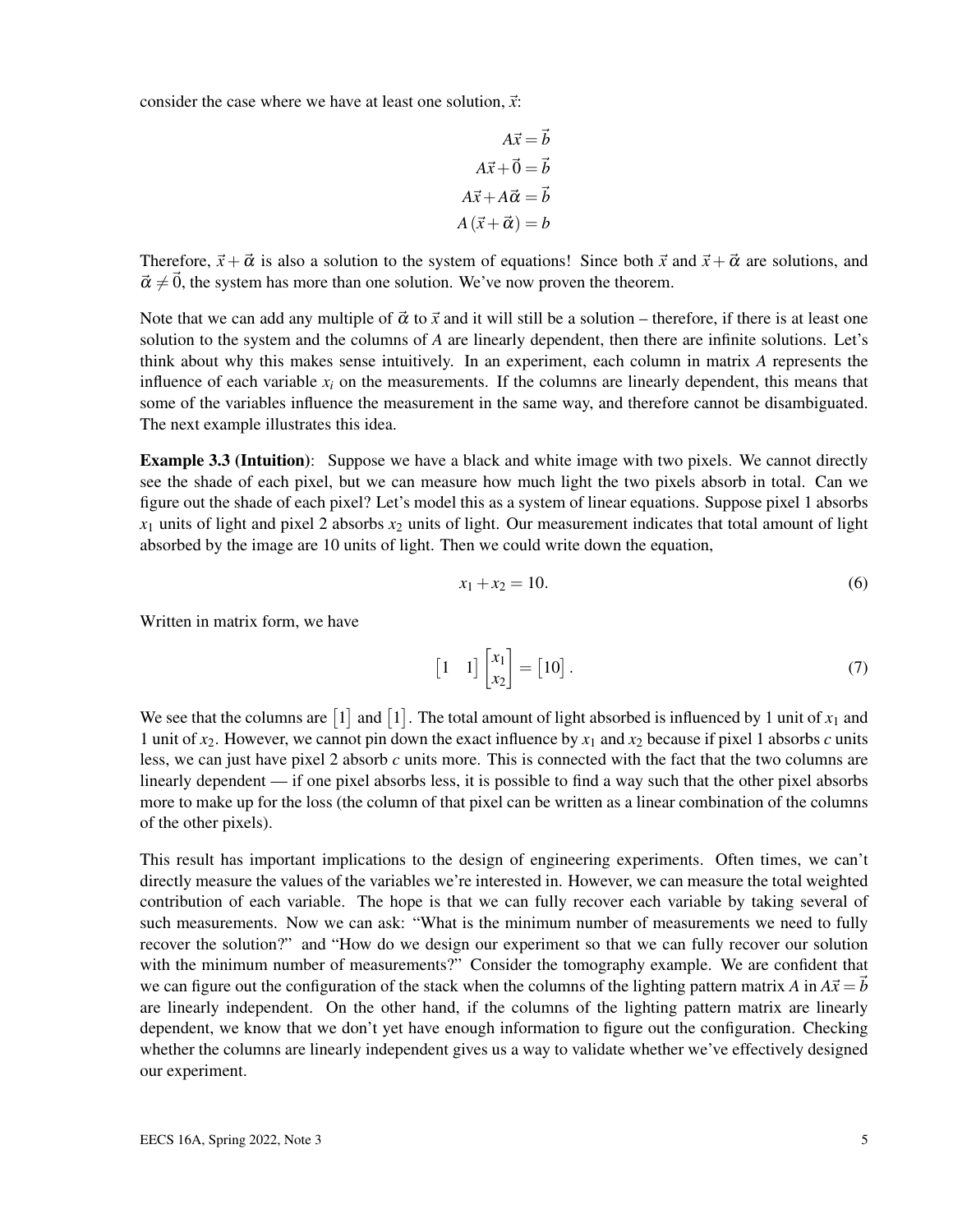## 3.2 Row Perspective

(Note that this section is optional for the course.)

So far, we have seen a number of results relating the columns of a matrix to its corresponding system of linear equations. But what about the rows? Intuitively, each row represents some measurement: for example, if our linear system is

$$
\begin{bmatrix} a_1 & b_1 & c_1 \ a_2 & b_2 & c_2 \ a_3 & b_3 & c_3 \end{bmatrix} \begin{bmatrix} \alpha_1 \\ \alpha_2 \\ \alpha_3 \end{bmatrix},
$$

then the variables we want to measure are  $\alpha_1$ ,  $\alpha_2$ , and  $\alpha_3$ , and the second row represents the measurement  $a_2a_1 + b_2a_2 + c_2a_3$ . If we take less than 3 measurements, then of course we cannot recover all three variables. So suppose we take 3 or more measurements. If the number of measurements taken is at least the number of variables and we still cannot completely determine the variables, then at least one of our measurements must be redundant (it doesn't give us any new information). This intuition suggests that the number of variables we can recover is equal to the number of unique measurements, or the number of linearly independent rows.

While this is an intuitive argument, we need a formal proof to be sure of the reasoning. This formal proof will come in a later note when we talk about rank.

Note that we now have two perspectives: in the matrix, each row represents a measurement, while each column corresponds to a variable. Therefore, if the columns are linearly dependent, then we have at least one redundant variable. From the perspective of rows, linear dependency tells us that we have one or more redundant measurements.

## 3.3 Span

Let's introduce span, a closely related concept to linear dependence that will be used throughout this course.

**Definition 3.4 (Span):** The span of a set of vectors  $\{v_1, \ldots, v_n\}$  is the set of *all* linear combinations of  $\{v_1, \ldots, v_n\}$ . We can write this mathematically as

$$
span(v_1,\ldots,v_n)=\left\{\sum_{i=1}^n\alpha_i\vec{v}_i\,|\,\alpha_i\in\mathbb{R}\right\}
$$

We can now rephrase our second definition of linear dependence: A set of vectors is linearly dependent if any one of the vectors is in the *span* of the remaining vectors.

We should also be aware of the following annoying bit of jargon: that when given a matrix *A*, the *span*, *range*, and *column space* of *A* all refer to the span of the columns of *A*!

Additional Resources For more on linear span, read *Schaum's* pages 119-121. For additional practice with these ideas, try Problems 4.13 to 4.16, 4.66, 4.69, and 4.83 to 4.88.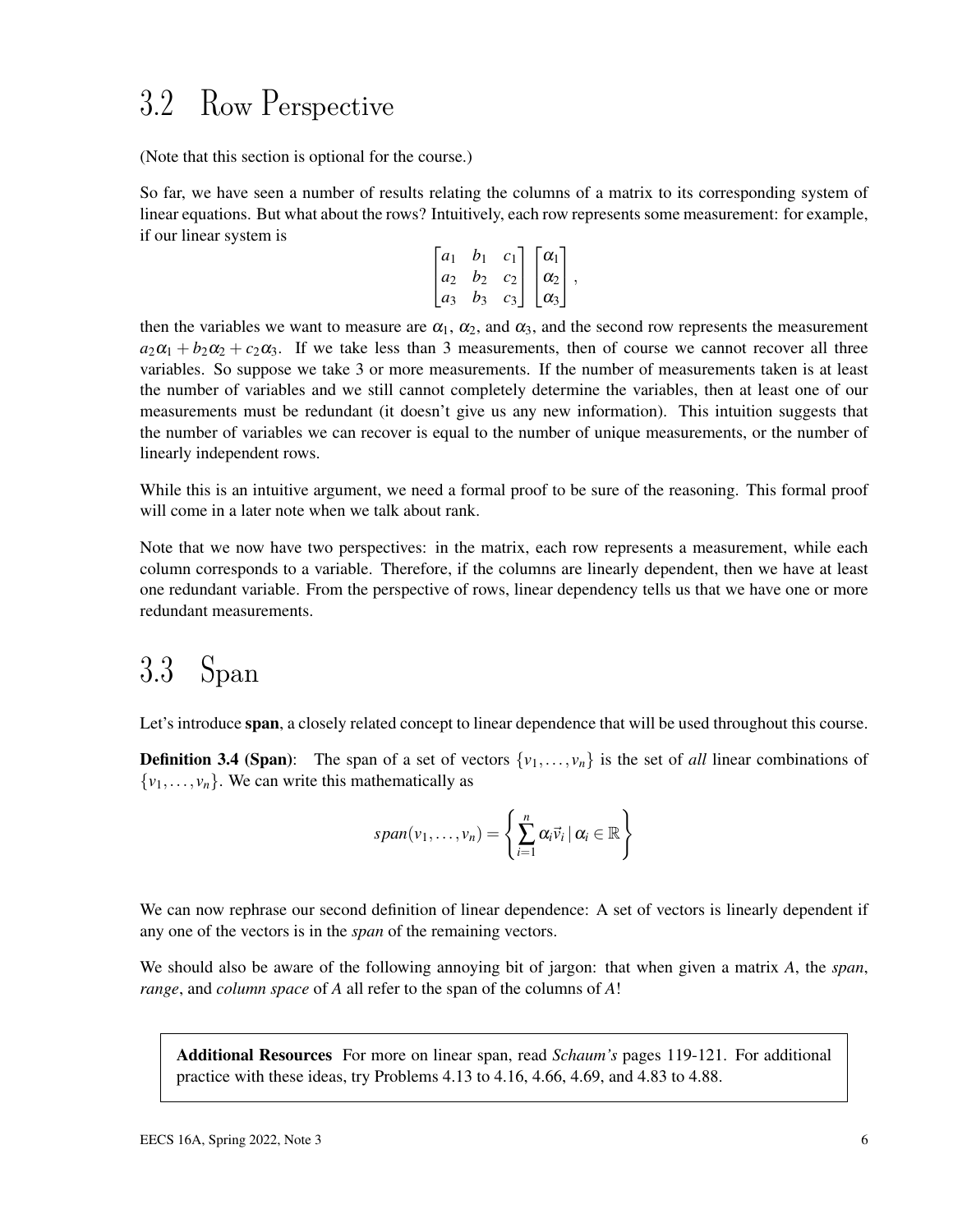**Example 3.4 (Span Practice):** Let's see how to solve problems involving the span of a set of vectors. Consider the three vectors:

$$
\begin{bmatrix} 1 \\ 2 \end{bmatrix}, \begin{bmatrix} -3 \\ 1 \end{bmatrix}, \begin{bmatrix} -2 \\ -2 \end{bmatrix}.
$$

How can we compute and express their span?

First, let's try to gain some intuition for these vectors, by plotting them on a set of axes:



Intuitively, it seems like linear combinations of these three vectors can reach any point on the plane. Let's see if we can justify this rigorously. Consider an arbitrary point  $\begin{bmatrix} a \\ b \end{bmatrix}$ *b* on the plane. We'd like to see if we can write this point as a linear combination of our three vectors - in other words, we'd like to show that no matter what *a* and *b* we pick, we can choose scalars  $c_1$ ,  $c_2$ , and  $c_3$  such that

$$
c_1\begin{bmatrix}1\\2\end{bmatrix}+c_2\begin{bmatrix}-3\\1\end{bmatrix}+c_3\begin{bmatrix}-2\\-2\end{bmatrix}=\begin{bmatrix}a\\b\end{bmatrix}.
$$

Applying the rules of vector algebra that we presented in the previous note to simply the summation on the left-hand-side, this equation is equivalent to

$$
\begin{bmatrix} (1)c_1 + (-3)c_2 + (-2)c_3 \ (2)c_1 + (1)c_2 + (-2)c_3 \end{bmatrix} = \begin{bmatrix} a \ b \end{bmatrix}
$$

Observe that the above equation is essentially a system of linear equations with three unknowns - *c*1, *c*2, and  $c_3$ . Writing it in the standard " $Ax = b$ " form, we obtain

$$
\begin{bmatrix} 1 & -3 & -2 \ 2 & 1 & -2 \end{bmatrix} \begin{bmatrix} c_1 \\ c_2 \\ c_3 \end{bmatrix} = \begin{bmatrix} a \\ b \end{bmatrix}.
$$

Recall our original goal - to show that no matter how *a* and *b* are chosen, we can solve for constants  $c_1$ ,  $c_2$ , and  $c_3$  such that the above equation is satisfied. But now that we have written it in the above form, we know how to solve it - Gaussian elimination! Remember that since we are trying to solve for the  $c_i$  as functions of *a* and *b*, *a* and *b* should not be treated as unknowns for the purpose of Gaussian elimination, but rather as arbitrarily chosen constants.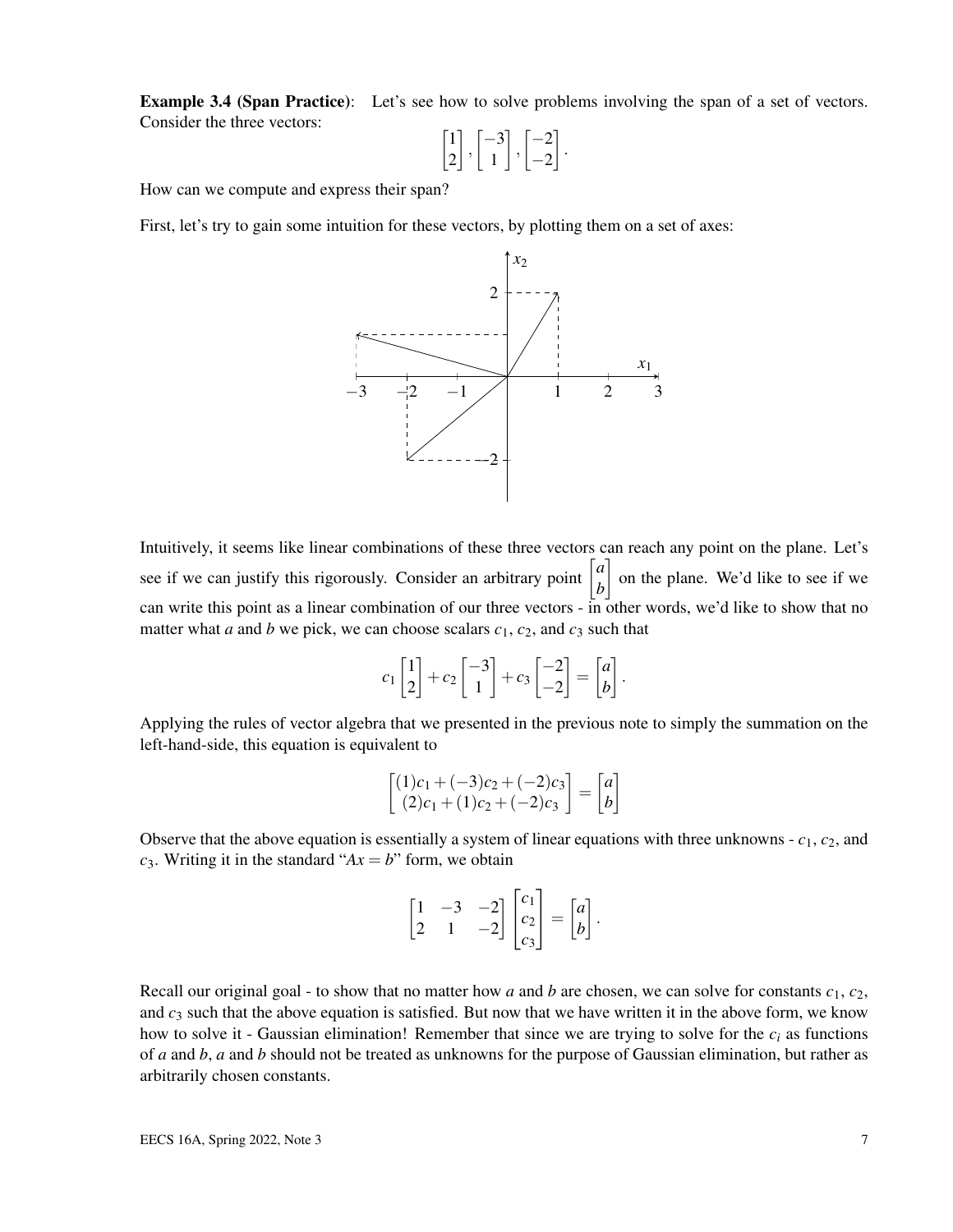Observe that the pivot of the first row is already 1, so we can immediately eliminate the coefficient of  $c_1$  in the second row by subtracting twice the first row from the second, to obtain

$$
\begin{bmatrix} 1 & -3 & -2 \ 0 & 7 & 2 \end{bmatrix} \begin{bmatrix} c_1 \ c_2 \ c_3 \end{bmatrix} = \begin{bmatrix} a \ b - 2a \end{bmatrix}.
$$

Now, we should scale the second row by a factor of  $1/7$  in order to get a 1 in the coefficient for  $c_2$  in the second row, so we obtain

$$
\begin{bmatrix} 1 & -3 & -2 \ 0 & 1 & 2/7 \end{bmatrix} \begin{bmatrix} c_1 \ c_2 \ c_3 \end{bmatrix} = \begin{bmatrix} a \ (1/7)b - (2/7)a \end{bmatrix}.
$$

Observe that we have now placed our matrix of coefficients in row echelon form, so we can now determine whether a solution exists. We see here that there are two nonzero rows, no zero rows equating to a nonzero constant, and three unknowns. Thus, we have a consistent system with fewer equations than unknowns, so there are an *infinite number* of solutions, no matter how we choose *a* and *b*.

In other words, no matter how *a* and *b* are chosen, there is not just one, but an *infinite number* of ways to compute a linear combination of our three vectors to reach  $\begin{bmatrix} a \\ b \end{bmatrix}$ *b* . Thus, we have shown that our three vectors span the entirety of two-dimensional space - expressed mathematically,

$$
\mathrm{span}\left(\begin{bmatrix}1\\2\end{bmatrix}, \begin{bmatrix}-3\\1\end{bmatrix}, \begin{bmatrix}-2\\-2\end{bmatrix}\right) = \mathbb{R}^2.
$$

# 3.4 Practice Problems

These practice problems are also available in an interactive form on the course website.

- 1. Are the vectors  $\vec{a} = \begin{bmatrix} 4 \\ 2 \end{bmatrix}$ 3  $\left[\right]$  and  $\vec{b} = \left[\frac{-1}{2}\right]$ 2 linearly independent?
- 2. Are the vectors  $\vec{a} =$  $\sqrt{ }$  $\overline{1}$ 2 2 −1 1  $\Big|$ ,  $\vec{b} =$  $\sqrt{ }$  $\overline{1}$ 1 6 2 1  $\Big\vert$ ,  $\vec{c} =$  $\sqrt{ }$  $\overline{1}$  $-1$ 0 1 1 linearly independent?
- 3. Suppose for some matrix **A**,  $A\vec{x}_1 = \vec{b}$  and  $A\vec{x}_2 = \vec{b}$ , where  $\vec{x}_1 \neq \vec{x}_2$ . Are the columns of **A** linearly independent?

4. Is 
$$
\vec{v} = \begin{bmatrix} 1 \\ -1 \\ 1 \end{bmatrix}
$$
 in the *span*  $\left( \begin{bmatrix} 0 \\ 0 \\ 1 \end{bmatrix}, \begin{bmatrix} 1 \\ 2 \\ 0 \end{bmatrix}, \begin{bmatrix} 2 \\ 4 \\ -1 \end{bmatrix} \right)$ ?

5. Which of the following are equivalent to span ${\lbrace \vec{v}_1, \vec{v}_2 \rbrace}$ ?

(a) 
$$
\text{span}\{\vec{v}_1, \vec{v}_1 + \vec{v}_2\}
$$